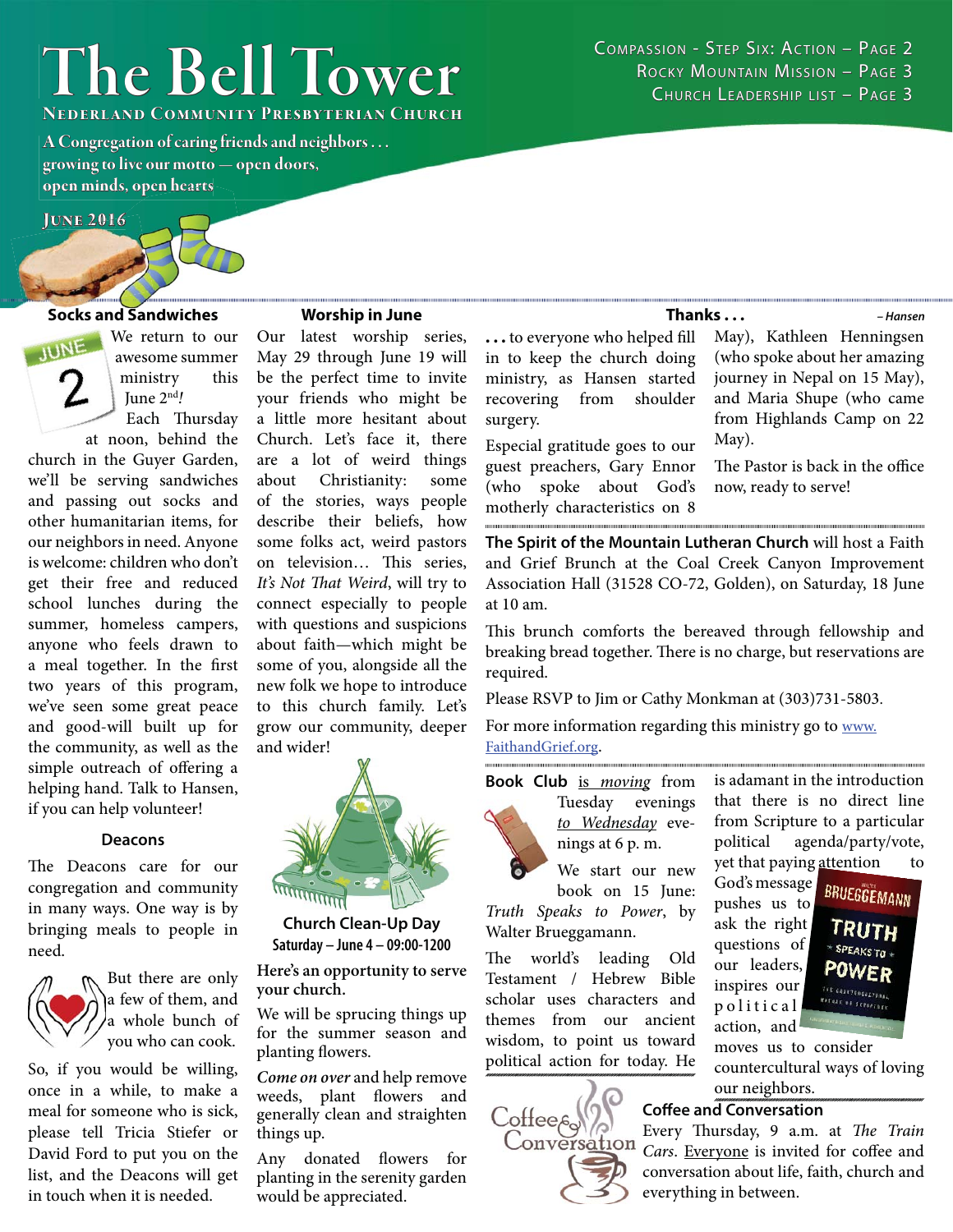#### **Memorial Day**

message from Dr. Jack Graham Ministries Daily Devotional

John Bunyan, author of the book, The Pilgrim's Progress, said; *"You haven't lived today until you've done something for someone who cannot pay you back."*

That is such a powerful truth, and few people in America understand its meaning as well as those who serve in the U.S. military.

Since America's struggle for independence from Britain to today's global war against terrorism, countless men and women have answered duty's call. They have performed a tremendous service that cannot be repaid. Untold numbers have made the ultimate sacrifice... giving their life's blood for the cause of freedom.

Maybe you are the loved one or a friend of one of these who has died for our country.

#### If so, you, too, have made a sacrifice that many cannot even imagine. But Jesus recognized just such sacrifice in **John 15:13** when he said, *"Greater love has no one than this, that someone lay down his life for his friends."*

This Memorial Day, let's remember the courageous men and women who have given their lives to ensure our freedom… or to give the precious gift of freedom to another nation.

May their patriotism and their love for God and country inspire us to do something selfless for our fellow man.

"You haven't lived today until YOU'VE DONE SOMETHING FOR SOMEONE WHO CANNOT PAY YOU BACK."

Jim Reis read this message during our worship service on May 29, 2016. In addition to the truth in the quote from The Pilgrim's Progress, Jim noted that those who serve in the military are under oath to serve the country - that's you and me folks - whether they agree with the politics of the country or not.

#### **Twelve Steps to a Compassionate Life — Step Six: Action**

In the opening paragraphs of the Sixth Step, Karen Armstrong recounts how a simple act of kindness can turn a life around. It may be an encouraging word or a small act of service.

In her case it was the final words she heard from a dying nun: You are a good girl, Sister.

These few words were a balm to the heart of a struggling young woman who wasn't quite cut out for life as a nun.

Wordsworth noted in *The Preface* that "there are in our existence spots of time" in which "our minds are nourished and invisibly repaired."

Armstrong encourages us to consciously create "spots of time" for others for, as Wordsworth wrote in another poem, "little, nameless, unremembered, acts of kindness and of love."

Can you remember being the recipient of such kindness and love? Or is it easier to remember the antithesis, a word or act that wounded you to the depths of your being? Armstrong notes that the latter have the power to fester and take on a power within our hearts and minds that the speaker never intended; and has probably long forgotten and would be astonished to learn of your hurt.

Those who argue that the Golden Rule doesn't work do so intellectually. Such dictums are meant to be implemented and practiced; not discussed and argued over like some philosophical treatise.

This is a slow, incremental journey that

we often feel yields no progress. Robert Theobald, a futurist, advised never looking back less than six months, preferably a year, or we tend to discourage ourselves.

Begin now to look for opportunities to create "spots of time" in another's life; a spot for compassion and kindness. Make an effort to change your habitual thought patterns — perhaps of others — changing an unkind thought or withholding charged words.

However, remember to have compassion for yourself. When you notice missed opportunities — and we all see our own — Armstrong suggests that you "smile wryly at your omission, and resolve to do better tomorrow."

#### **Compassion Cultivation Training (CCT)**

I enrolled in CCT with no expectations but much interest and curiosity. I did wonder about the outcome.

I didn't really understand what compassion is, or might be, and I had a general antipathy for the word "suffering," probably because I'd avoided much thought about it.

*Next Column* I remember being around 6 years old and wondering with my older sister of 8 what it must be like to be 22 years old and stay out until 2:30 in the morning. (A family friend's son had done so.) We were not capable of imagining being 22 or grasping mentally why one would stay up beyond bedtime; our awareness was simply not

old enough to perceive. Unlike the kitten, we had no mirror to reflect another reality.

Similarly, my perceptions evolved over the 8-week course.

Initially, I perceived it would just be a process of shedding old and habitual ways of thinking and interacting with the world beyond me.

Well, it's more than that.

It's also a process of shedding old and habitual ways of thinking of, talking to and interacting with me; perhaps the spiritual being wrestling with the ego.

And it's more than that.

What becomes of the snake when it sloughs off its old skin? Well, nothing. It's still a snake!

More than s h e d d i n g old patterns of thought and action, I



now perceive Compassionate Cultivation Training beginning a process of transformation; in my case, a strong emphasis on *beginning*.

The natural metaphor that springs to mind is that of the caterpillar beginning to weave or craft a cocoon. We have no



way of knowing if a caterpillar perceives, at some level, the transformation that will occur.

From our point of view, what comes out of that cocoon is not what went into it.



So I perceive it is with CCT; the beginning of a process, the end of which we cannot perceive at our present level of awareness. Our awareness must be transformed.

Also, it seems like Christ's call to us; follow him truly and become transformed. It's a beginning. And it's more than that.

(More info on CCT at: http://ccare.stanford.edu/cct-details) *– Gary Ennor*